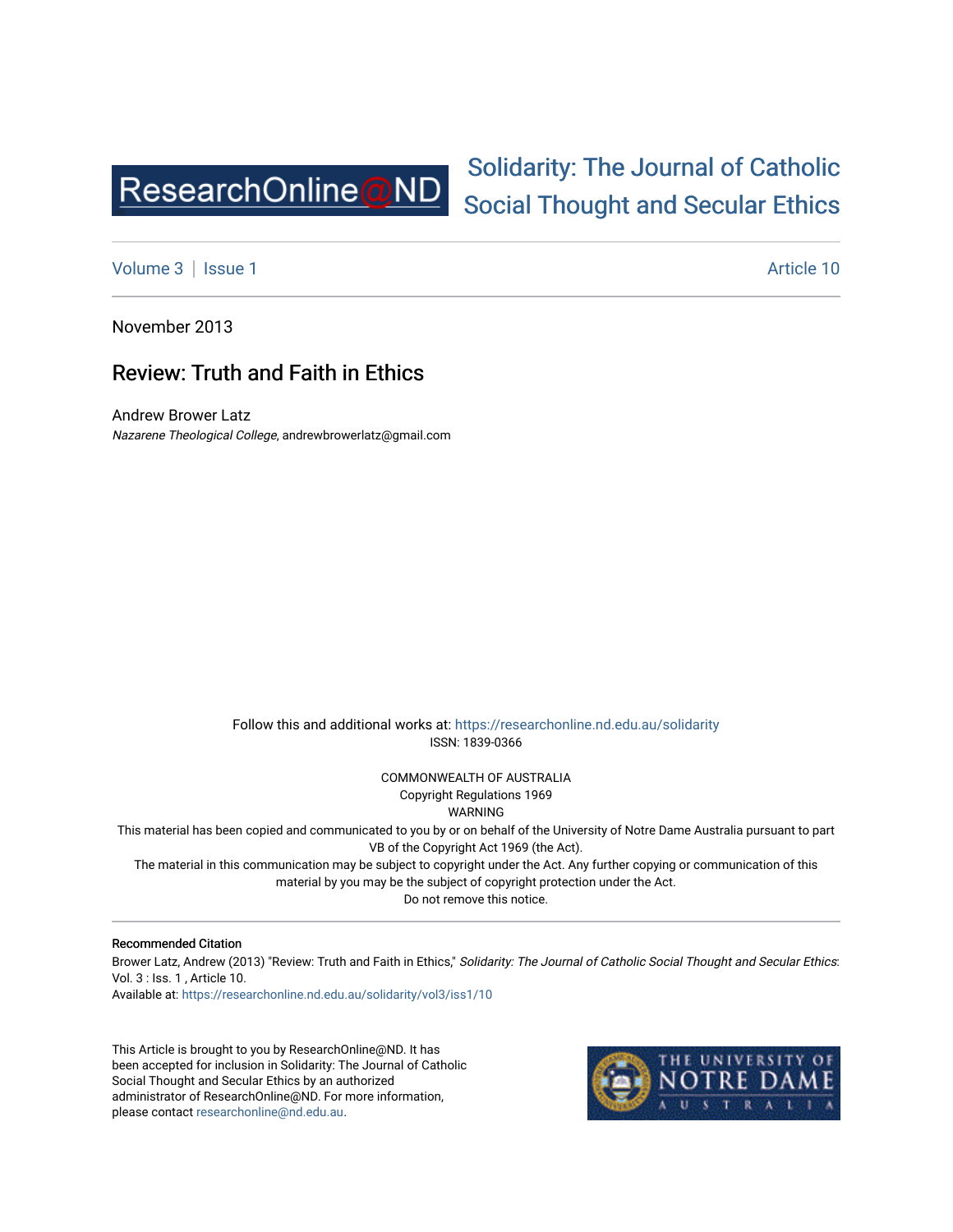Review: Truth and Faith in Ethics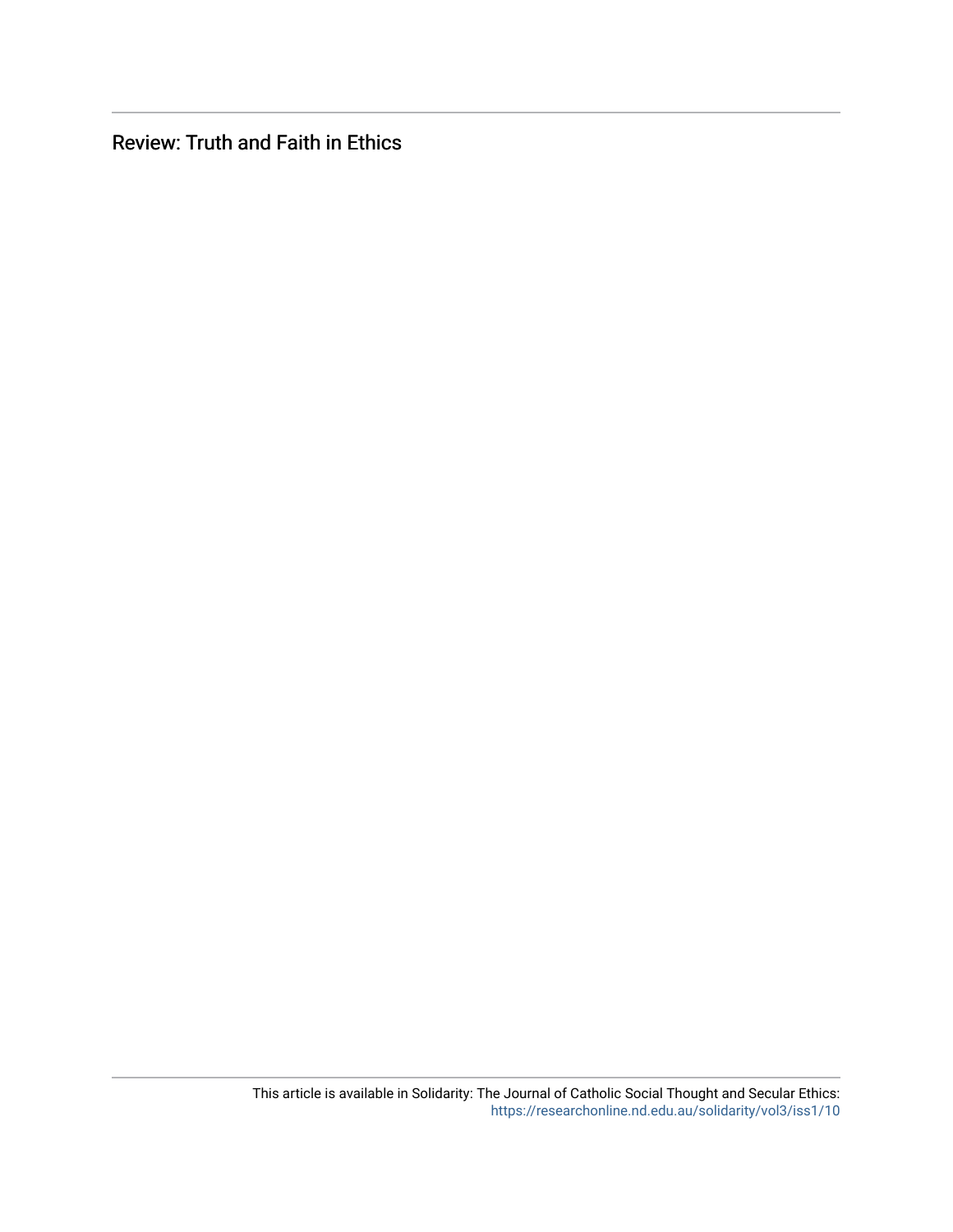## **Review:** *Truth and Faith in Ethics*

Andrew Brower Latz

Hayden Ramsay (ed.), *Truth and Faith in Ethics*, St. Andrew's Studies in Philosophy and Public Affairs, John Haldane (ed.), Imprint Academic, Exeter, 2011, 275 pages, RRP \$34.90.

This varied and interesting volume publishes several papers from a conference held in 2008 at the University of Notre Dame in Sydney, Australia. The feel of the conference is conveyed in the different length, tone, content and approach of the chapters. This diversity is a real strength, ushering readers into a number of different discussions in different registers (though all within the analytic tradition). The clarity of all the contributions means this book will be accessible to undergraduates and general readers yet still of interest to specialists. The common theme of the chapters is the relationship between truth, ethics and faith (the latter tilted largely towards Catholicism), lending coherence but no sense of a stifling consensus.

Some of the discussions are quite broad, such as those on the possibility of ethics with or without God, or on religion in public life, and the final piece, a publicly broadcasted exchange between John Haldane and Raimond Gaita. Most of the chapters are more fine-grained, however. Richard Hamilton, for instance, seeks to defend the objectivism of neo-Aristotelian virtue ethics against challenges from contemporary biology. Edward Howlett Spence's 'neo-Gewirthian' account of the possibility of secular ethics and the unity of the right, the good and the good life, is based on the nature of humans as purposive agents. It contains a useful discussion of the need for faith in reason, distinguishing between epistemological, metaphysical and ethical moments in that need. 'The argument in brief is that even if reason is sufficient for providing objective justification for a secular morality it may not be sufficient in providing adequate motivation for compliance with its normative prescriptions unless people believed, trusted, and respected reason's moral authority. In short, secular morality requires faith in reason' (12).

Two chapters discuss happiness in relation to religion, one of which, by Julia Annas, offers an illuminating comparison of approaches to law in Philo and Plato, and the way Philo integrated religion, virtue and law. Towards the end of her contribution, however, she suggests that virtue ethics, as a secular ethical theory, 'has not been extended to the life structured by religious commitments' (117). This is an extraordinary claim given the work of MacIntyre, Hauerwas and their numerous disciples, including the influence of virtue ethics on the neo-monastic movement. MacIntyre is mentioned elsewhere in the volume, so his absence here is somewhat strange, as is Stanley Hauerwas', who regards himself (if not entirely consistently) as both Catholic and Methodist.

The two pieces by Robert George and John Finnis nicely complement one another. George's essay provides a useful overview of natural law, corrects many misunderstandings, contrasts and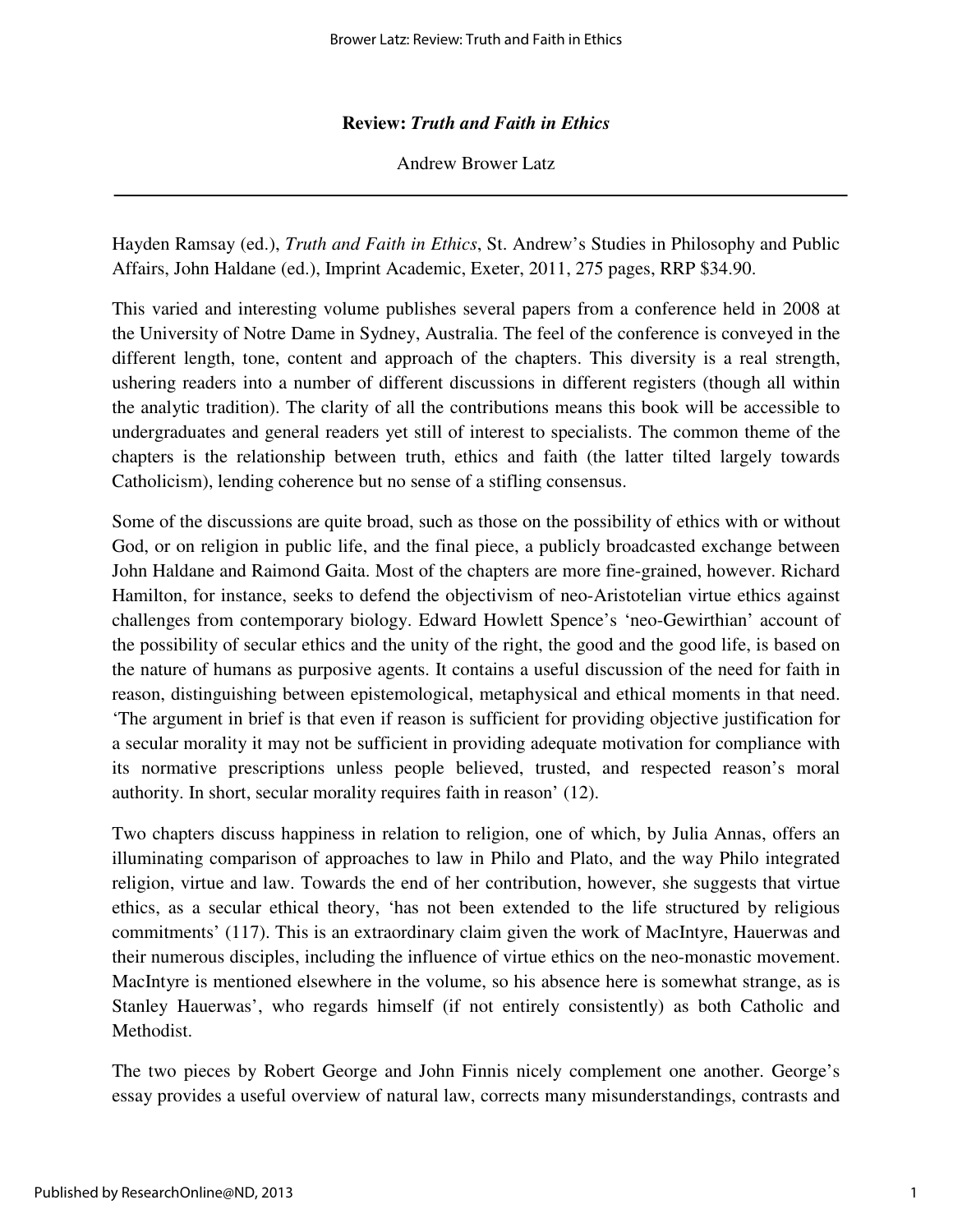compares it to utilitarian and Kantian theories, and then concludes with an indication of the direction in which he would move in order to integrate natural and positive law. Finnis carries out a more technical discussion of natural law, defending it against Bernard Williams' criticisms of morality and applying it to the 'natural' entities of nation and family.

Two essays have something like a case-study approach. One analyses the internal struggles of soldiers assessing the justice and injustice of the wars they fight and is based on extensive interviews with them. The other, on bioethics, focuses on the work of the Australian Health Ethics Committee, and the importance of reaching consensus amongst diverse views in order to make public policy. This is not, Nicholas Tonti-Filippini remarks, a skill that graduate studies in ethics and philosophy tends to teach students. He words this interesting insight provocatively.

Instead of seeking resolution, they [graduate students] have learned to identify difference and then to adopt a view, like supporting a football team, and to support that view by decrying other views through seeking to identify error. This is not an approach that is likely to be effective on an ethics committee and would seem in fact to work against the idea of an ethics committee or policy-making being a process by which advice can be developed that is persuasive and broadly acceptable. The skill that they acquired was more suited to tyrants and dictators rather than to a rational democracy  $(54-55)$ .

Two essays stand out, at least to this reviewer. John Lamont's contribution, a defence of the work of Michel Villey on objective right, perhaps deserves special mention for making Villey, who remains largely untranslated, much more accessible to the English world. Not only does Lamont offer an impressive summary of Villey's views on objective rights, he also seriously challenges the dismissal of Villey by most English speaking scholars. This defence, like Villey's work, occurs along both historical and philosophical axes. Villey's case, as he presents it, is trenchant: that objective rights exist, whereas subjective rights do not, and that the organisation of much of the modern world around subjective rights is damaging. This seems to me an extremely important discussion for legal and political theory (although it neglects to mention Hegel's notion of objective rights). If Lamont is correct, his piece should initiate a serious and substantial conversation.

Christopher Cordner's essay challenges the approach of the volume as a whole by appealing to a Wittgensteinian method (as such, its inclusion is an excellent piece of editing. Sadly, Cordner's essay suffers from a couple of missing footnotes). The basic problem with the standard philosophical approach to ethics, he argues, is in seeking rational grounds and justification for ethical principles and motivation, when this is impossible to find and distracts from the real need of paying attention and being open to the world. He suggests, through a reading of *Gorgias*, that both Plato and Socrates held this approach. He notes that after defeating various bad arguments against the notion that it is better to suffer evil than do it, Socrates does not then offer an argument in favour of his position. Rather, his argumentation was intended to clear the ground for astonishment in the face of the world. This view of philosophy is elaborated through criticising John Haldane's discussion of torture in his book *Faithful Reason*. The problem, as